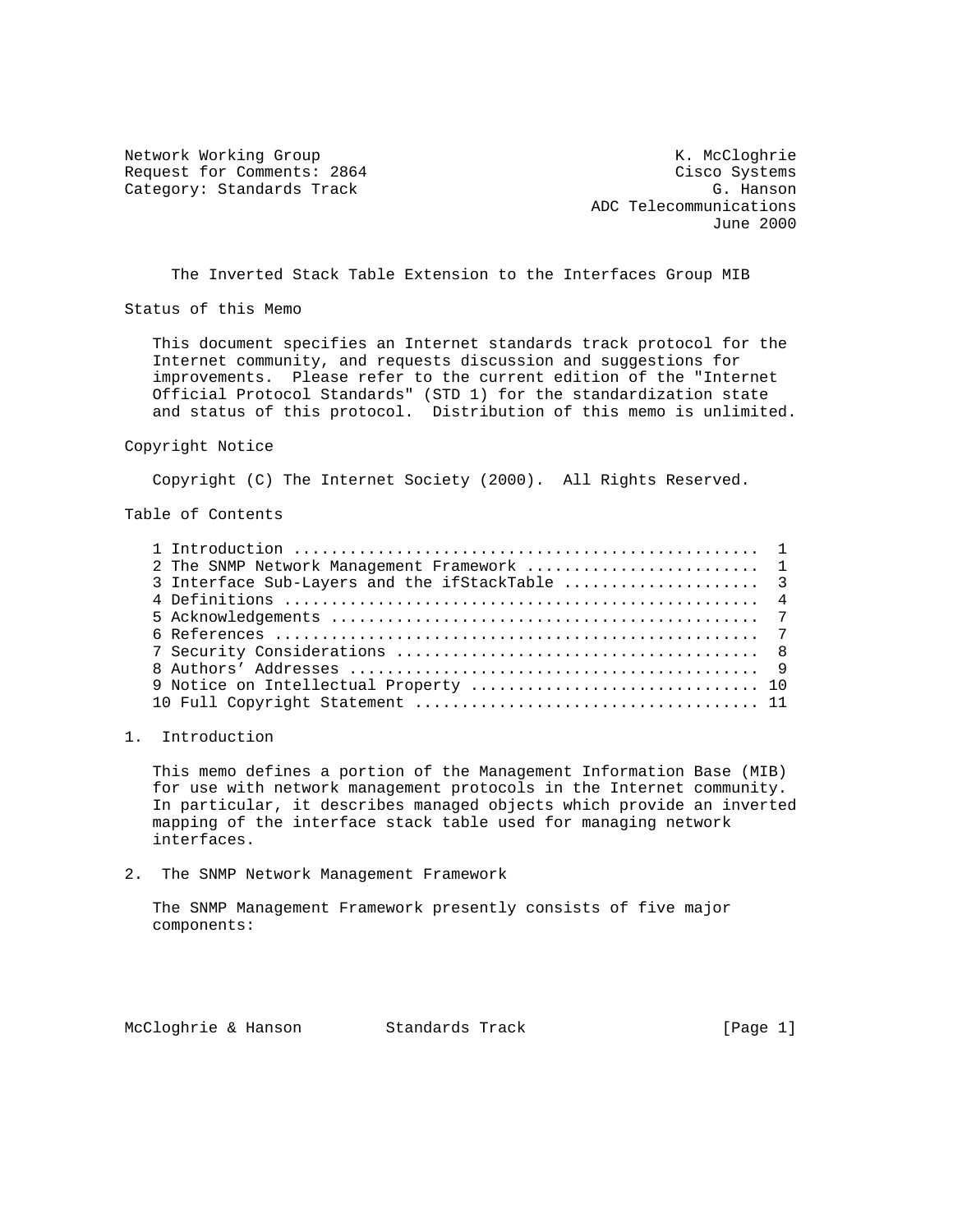o An overall architecture, described in RFC 2571 [1].

- o Mechanisms for describing and naming objects and events for the purpose of management. The first version of this Structure of Management Information (SMI) is called SMIv1 and described in STD 16, RFC 1155 [2], STD 16, RFC 1212 [3] and RFC 1215 [4]. The second version, called SMIv2, is described in STD 58, which consists of RFC 2578 [5], RFC 2579 [6] and RFC 2580 [7].
- o Message protocols for transferring management information. The first version of the SNMP message protocol is called SNMPv1 and described in STD 15, RFC 1157 [8]. A second version of the SNMP message protocol, which is not an Internet standards track protocol, is called SNMPv2c and described in RFC 1901 [9] and RFC 1906 [10]. The third version of the message protocol is called SNMPv3 and described in RFC 1906 [10], RFC 2572 [11] and RFC 2574 [12].
- o Protocol operations for accessing management information. The first set of protocol operations and associated PDU formats is described in STD 15, RFC 1157 [8]. A second set of protocol operations and associated PDU formats is described in RFC 1905 [13].
- o A set of fundamental applications described in RFC 2573 [14] and the view-based access control mechanism described in RFC 2575 [15].

 A more detailed introduction to the current SNMP Management Framework can be found in RFC 2570 [18].

 Managed objects are accessed via a virtual information store, termed the Management Information Base or MIB. Objects in the MIB are defined using the mechanisms defined in the SMI.

 This memo specifies a MIB module that is compliant to the SMIv2. A MIB conforming to the SMIv1 can be produced through the appropriate translations. The resulting translated MIB must be semantically equivalent, except where objects or events are omitted because no translation is possible (e.g., use of Counter64). Some machine readable information in SMIv2 will be converted into textual descriptions in SMIv1 during the translation process. However, this loss of machine readable information is not considered to change the semantics of the MIB.

McCloghrie & Hanson Standards Track [Page 2]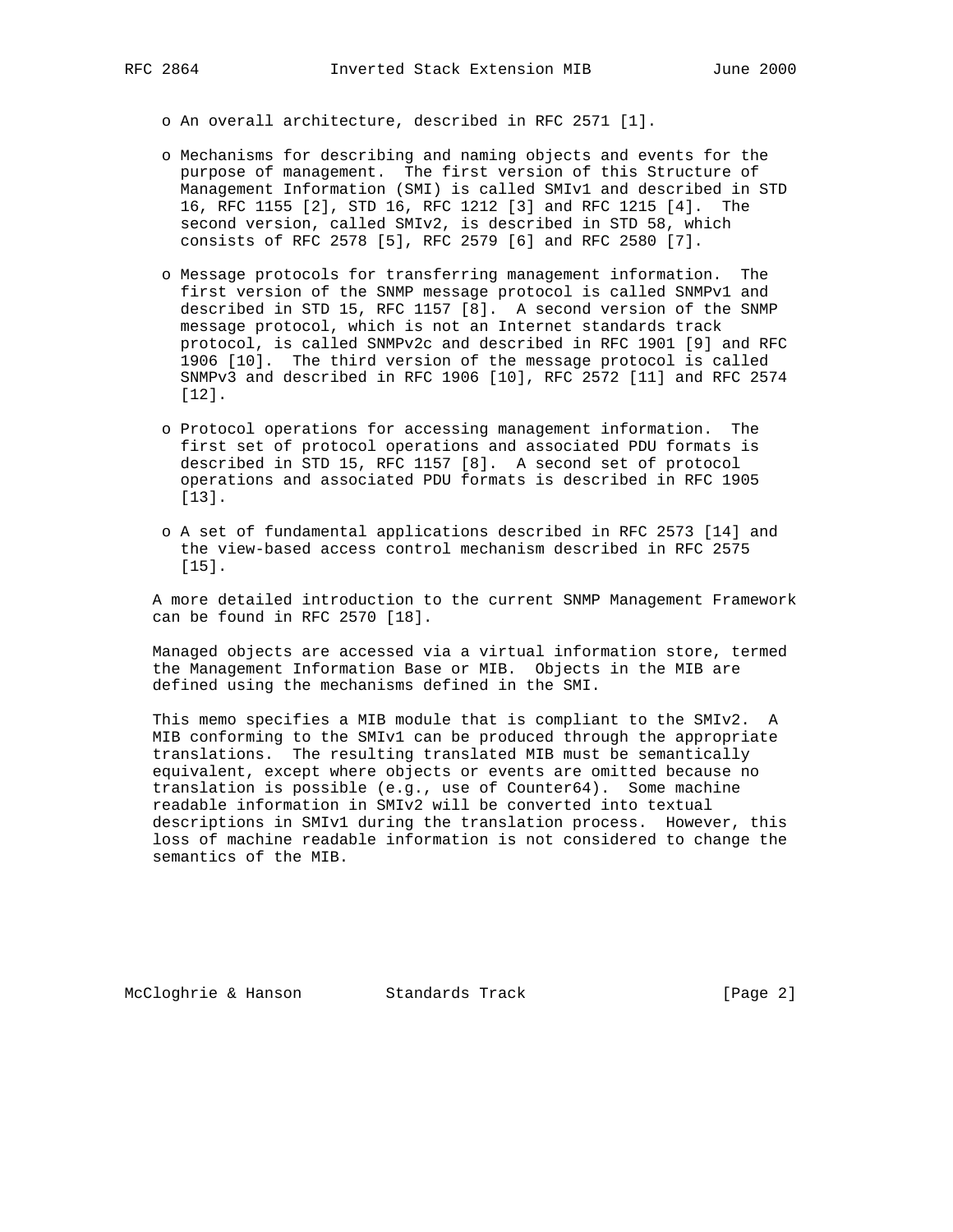## 3. Interface Sub-Layers and the ifStackTable

 MIB-II [16] defines objects for managing network interfaces by providing a generic interface definition together with the ability to define media-specific extensions. The generic objects are known as the 'interfaces' group.

 Experience in defining media-specific extensions showed the need to distinguish between the multiple sub-layers beneath the internetwork-layer. Consider, for example, an interface with PPP running over an HDLC link which uses a RS232-like connector. Each of these sub-layers has its own media-specific MIB module.

 The latest definition of the 'interfaces' group in the IF-MIB [17] satisfies this need by having each sub-layer be represented by its own conceptual row in the ifTable. It also defines an additional MIB table, the ifStackTable, to identify the "superior" and "subordinate" sub-layers through ifIndex "pointers" to the appropriate conceptual rows in the ifTable.

 Each conceptual row in the ifStackTable represents a relationship between two interfaces, where this relationship is that the "higher layer" interface runs "on top" of the "lower-layer" interface. For example, if a PPP module operated directly over a serial interface, the PPP module would be a "higher layer" to the serial interface, and the serial interface would be a "lower layer" to the PPP module. This concept of "higher-layer" and "lower-layer" is the same as embodied in the definitions of the ifTable's packet counters.

 The ifStackTable is INDEX-ed by the ifIndex values of the two interfaces involved in the relationship. By necessity, one of these ifIndex values must come first, and the IF-MIB chose to have the higher-layer interface first, and the lower-layer interface second. Due to this, it is straight-forward for a Network Management application to read a subset of the ifStackTable and thereby determine the interfaces which run underneath a particular interface. However, to determine which interfaces run on top of a particular interface, a Network Management application has no alternative but to read the whole table. This is very inefficient when querying a device which has many interfaces, and many conceptual rows in its ifStackTable.

 This MIB provides an inverted Interfaces Stack Table, the ifInvStackTable. While it contains no additional information beyond that already contained in the ifStackTable, the ifInvStackTable has the ifIndex values in its INDEX clause in the reverse order, i.e., the lower-layer interface first, and the higher-layer interface second. As a result, the ifInvStackTable is an inverted version of

McCloghrie & Hanson Standards Track (Page 3)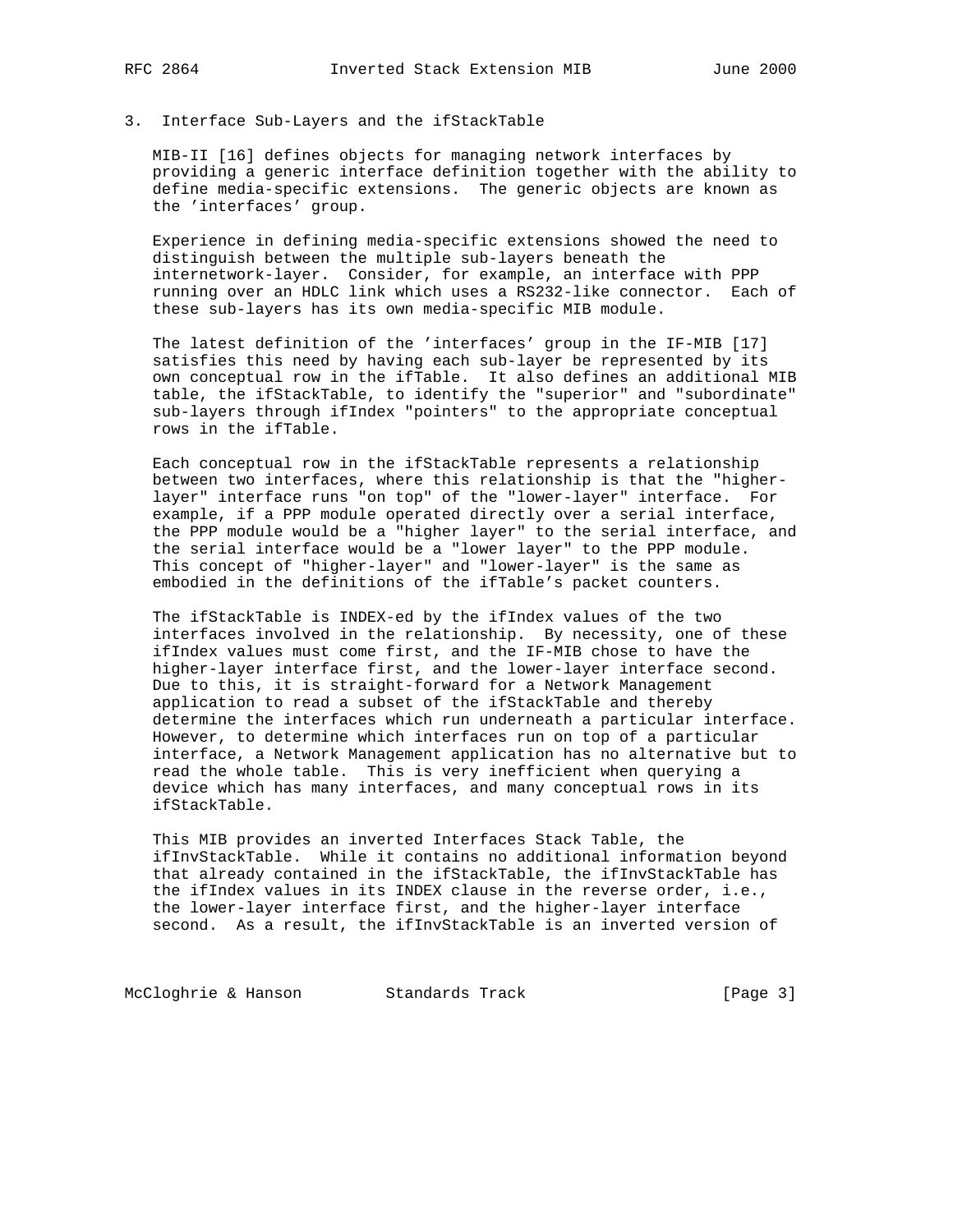the same information contained in the ifStackTable. Thus, the ifInvStackTable provides an efficient means for a Network Management application to read a subset of the ifStackTable and thereby determine which interfaces run on top of a particular interface.

4. Definitions

IF-INVERTED-STACK-MIB DEFINITIONS ::= BEGIN

IMPORTS MODULE-IDENTITY, OBJECT-TYPE, mib-2 FROM SNMPv2-SMI RowStatus FROM SNMPv2-TC<br>MODULE-COMPLIANCE, OBJECT-GROUP FROM SNMPv2-CONF MODULE-COMPLIANCE, OBJECT-GROUP ifStackGroup2, ifStackHigherLayer, ifStackLowerLayer FROM IF-MIB; ifInvertedStackMIB MODULE-IDENTITY LAST-UPDATED "200006140000Z" ORGANIZATION "IETF Interfaces MIB Working Group" CONTACT-INFO " Keith McCloghrie Cisco Systems, Inc. 170 West Tasman Drive San Jose, CA 95134-1706 US 408-526-5260 kzm@cisco.com" DESCRIPTION "The MIB module which provides the Inverted Stack Table for interface sub-layers." REVISION "200006140000Z" DESCRIPTION "Initial revision, published as RFC 2864"  $::=$  { mib-2 77 } ifInvMIBObjects OBJECT IDENTIFIER ::= { ifInvertedStackMIB 1 } -- -- The Inverted Interface Stack Group  $-$ ifInvStackTable OBJECT-TYPE SYNTAX SEQUENCE OF IfInvStackEntry MAX-ACCESS not-accessible STATUS current DESCRIPTION "A table containing information on the relationships between

McCloghrie & Hanson Standards Track [Page 4]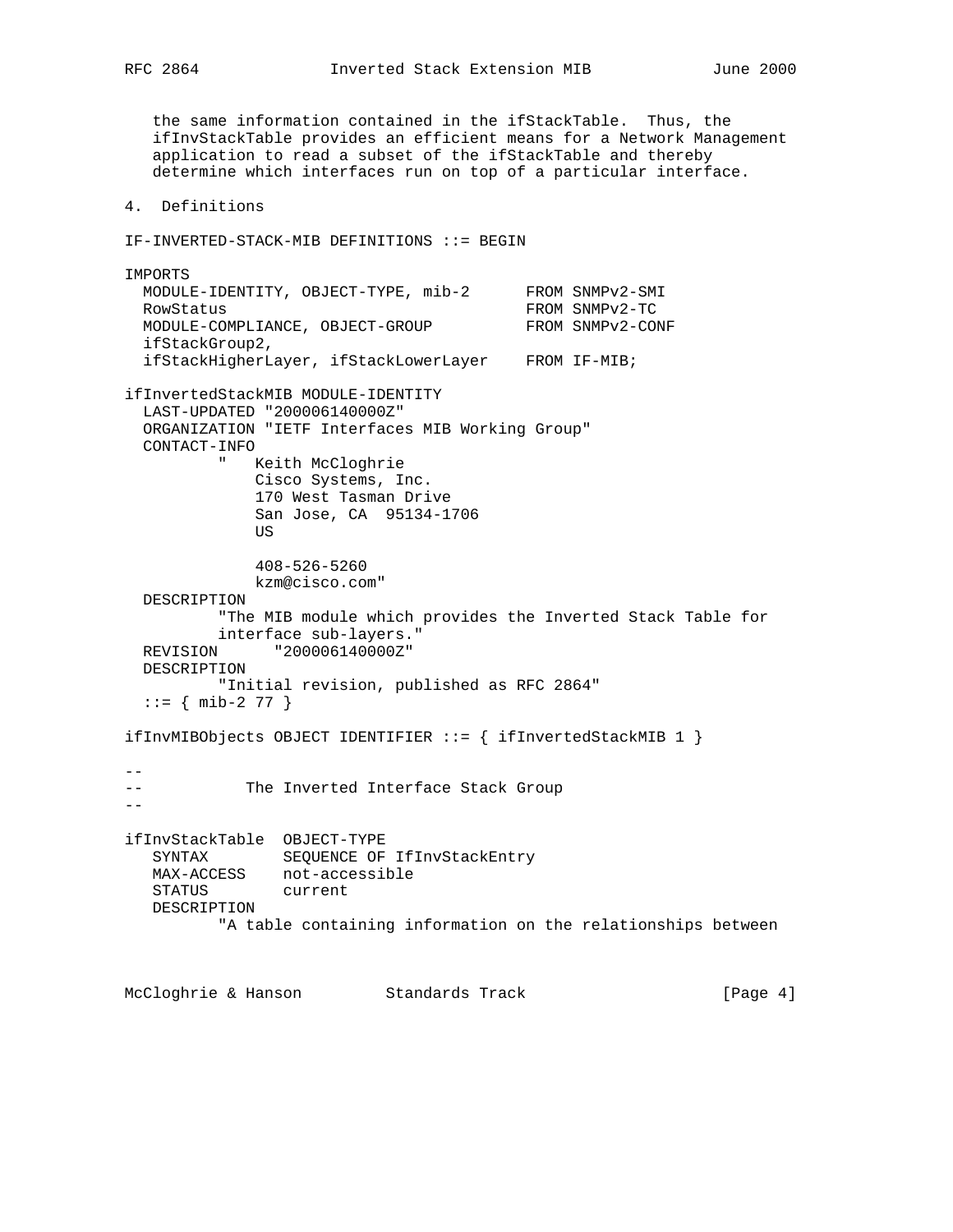the multiple sub-layers of network interfaces. In particular, it contains information on which sub-layers run 'underneath' which other sub-layers, where each sub-layer corresponds to a conceptual row in the ifTable. For example, when the sub-layer with ifIndex value x runs underneath the sub-layer with ifIndex value y, then this table contains:

ifInvStackStatus.x.y=active

 For each ifIndex value, z, which identifies an active interface, there are always at least two instantiated rows in this table associated with z. For one of these rows, z is the value of ifStackHigherLayer; for the other, z is the value of ifStackLowerLayer. (If z is not involved in multiplexing, then these are the only two rows associated with z.)

 For example, two rows exist even for an interface which has no others stacked on top or below it:

```
 ifInvStackStatus.z.0=active
ifInvStackStatus.0.z=active
```
 This table contains exactly the same number of rows as the ifStackTable, but the rows appear in a different order." REFERENCE "ifStackTable of RFC 2863"  $::=$  { ifInvMIBObjects 1 } ifInvStackEntry OBJECT-TYPE SYNTAX IfInvStackEntry MAX-ACCESS not-accessible STATUS current DESCRIPTION "Information on a particular relationship between two sub layers, specifying that one sub-layer runs underneath the other sub-layer. Each sub-layer corresponds to a conceptual row in the ifTable." INDEX { ifStackLowerLayer, ifStackHigherLayer }  $::=$  { ifInvStackTable 1 } IfInvStackEntry ::= SEQUENCE { ifInvStackStatus RowStatus } ifInvStackStatus OBJECT-TYPE

McCloghrie & Hanson Standards Track [Page 5]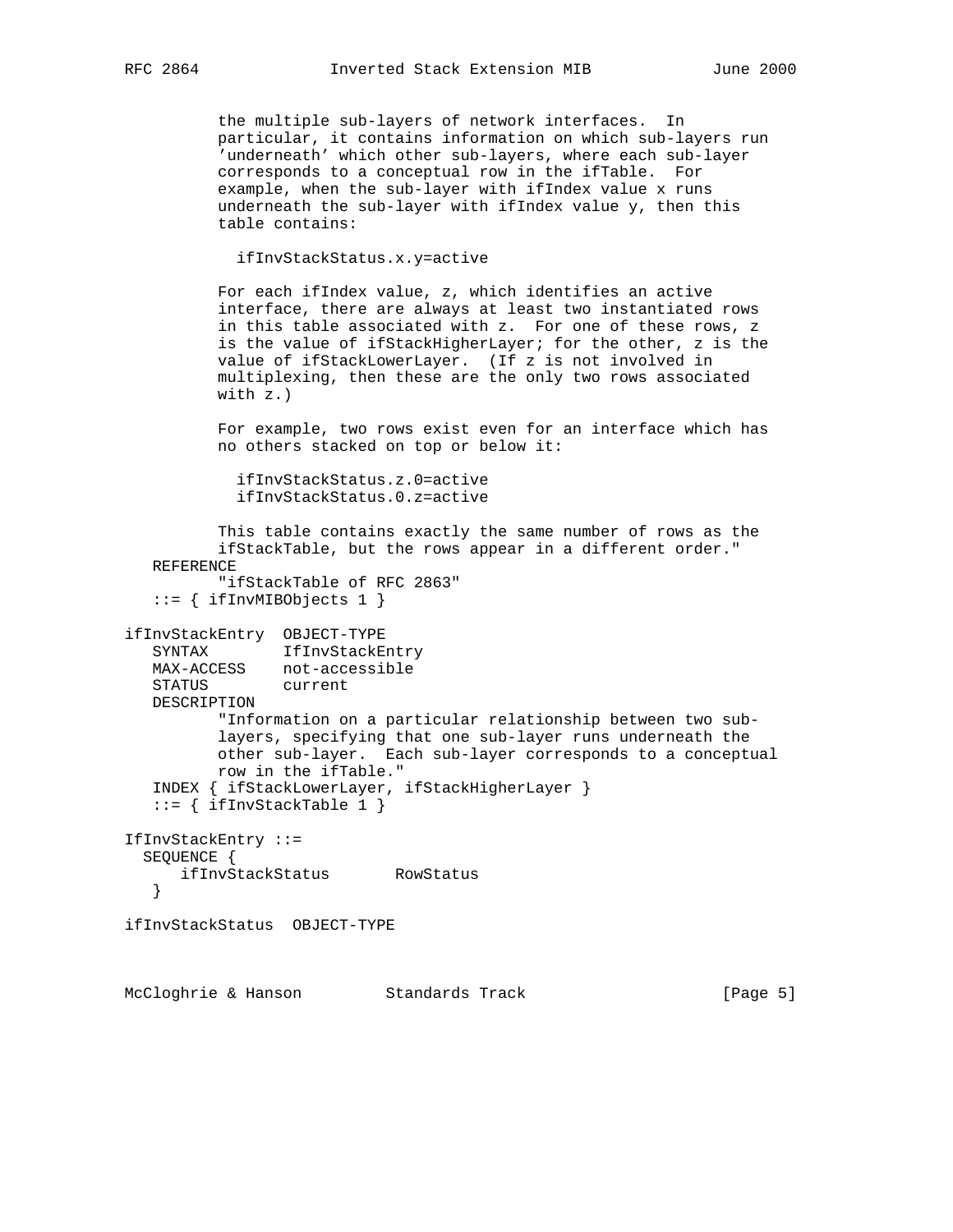| SYNTAX      | RowStatus |
|-------------|-----------|
| MAX-ACCESS  | read-only |
| STATUS      | current   |
| DESCRIPTION |           |
|             |           |

"The status of the relationship between two sub-layers.

 An instance of this object exists for each instance of the ifStackStatus object, and vice versa. For example, if the variable ifStackStatus.H.L exists, then the variable ifInvStackStatus.L.H must also exist, and vice versa. In addition, the two variables always have the same value.

 However, unlike ifStackStatus, the ifInvStackStatus object is NOT write-able. A network management application wishing to change a relationship between sub-layers H and L cannot do so by modifying the value of ifInvStackStatus.L.H, but must instead modify the value of ifStackStatus.H.L. After the ifStackTable is modified, the change will be reflected in this table."

```
::= { ifInvStackEntry 1 }
```
-- conformance information

ifInvConformance OBJECT IDENTIFIER ::= { ifInvMIBObjects 2 }

ifInvGroups OBJECT IDENTIFIER ::= { ifInvConformance 1 } <code>ifInvCompliances OBJECT IDENTIFIER ::= { ifInvConformance 2 }</code>

-- compliance statements

ifInvCompliance MODULE-COMPLIANCE STATUS current DESCRIPTION "The compliance statement for SNMP entities which provide inverted information on the layering of network interfaces."

 MODULE -- this module MANDATORY-GROUPS { ifInvStackGroup }

 OBJECT ifInvStackStatus SYNTAX INTEGER {  $active(1)$  } DESCRIPTION "Support is only required for 'active'."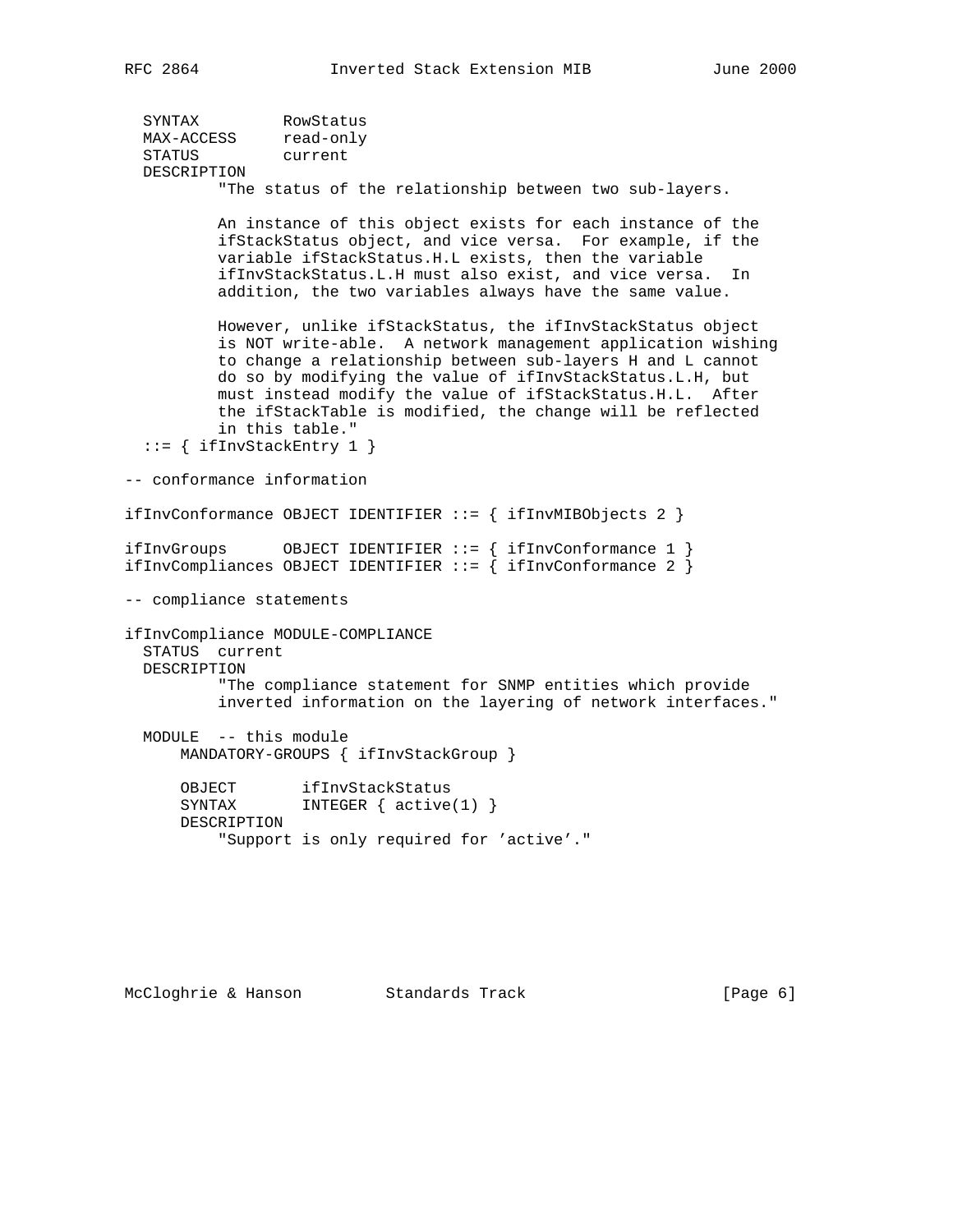```
 MODULE IF-MIB
    MANDATORY-GROUPS { ifStackGroup2 }
```
::= { ifInvCompliances 1 }

-- units of conformance

```
ifInvStackGroup OBJECT-GROUP
 OBJECTS { ifInvStackStatus }
  STATUS current
 DESCRIPTION
          "A collection of objects providing inverted information on
          the layering of MIB-II interfaces."
 ::= { ifInvGroups 1 }
```
END

5. Acknowledgements

 This memo has been produced by the IETF's Interfaces MIB working group.

- 6. References
	- [1] Harrington, D., Presuhn, R. and B. Wijnen, "An Architecture for Describing SNMP Management Frameworks", RFC 2571, January 1998.
	- [2] Rose, M. and K. McCloghrie, "Structure and Identification of Management Information for TCP/IP-based Internets", STD 16, RFC 1155, May 1990.
	- [3] Rose, M. and K. McCloghrie, "Concise MIB Definitions", STD 16, RFC 1212, March 1991.
	- [4] Rose, M., "A Convention for Defining Traps for use with the SNMP", RFC 1215, March 1991.
	- [5] McCloghrie, K., Perkins, D., Schoenwaelder, J., Case, J., Rose, M. and S. Waldbusser, "Structure of Management Information Version 2 (SMIv2)", STD 58, RFC 2578, April 1999.
	- [6] McCloghrie, K., Perkins, D., Schoenwaelder, J., Case, J., Rose, M. and S. Waldbusser, "Textual Conventions for SMIv2", STD 58, RFC 2579, April 1999.
	- [7] McCloghrie, K., Perkins, D., Schoenwaelder, J., Case, J., Rose, M. and S. Waldbusser, "Conformance Statements for SMIv2", STD 58, RFC 2580, April 1999.

McCloghrie & Hanson Standards Track [Page 7]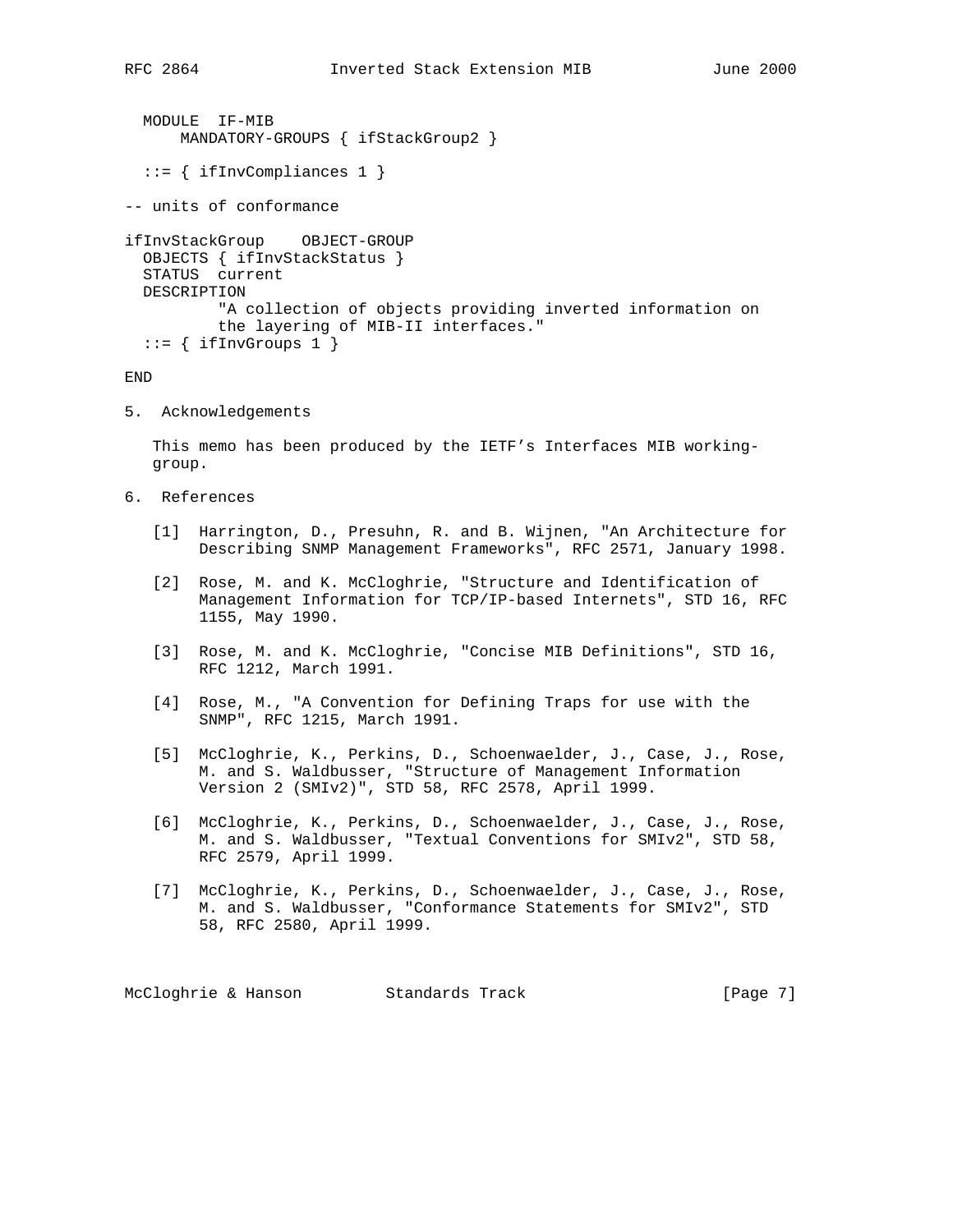- [8] Case, J., Fedor, M., Schoffstall, M. and J. Davin, "Simple Network Management Protocol", STD 15, RFC 1157, May 1990.
- [9] SNMPv2 Working Group, Case, J., McCloghrie, K., Rose, M., and S. Waldbusser, "Introduction to Community-based SNMPv2", RFC 1901, January 1996.
- [10] SNMPv2 Working Group, Case, J., McCloghrie, K., Rose, M., and S. Waldbusser, "Transport Mappings for Version 2 of the Simple Network Management Protocol (SNMPv2)", RFC 1906, January 1996.
- [11] Case, J., Harrington D., Presuhn R. and B. Wijnen, "Message Processing and Dispatching for the Simple Network Management Protocol (SNMP)", RFC 2572, January 1998.
- [12] Blumenthal, U. and B. Wijnen, "User-based Security Model (USM) for version 3 of the Simple Network Management Protocol (SNMPv3)", RFC 2574, January 1998.
- [13] SNMPv2 Working Group, Case, J., McCloghrie, K., Rose, M. and S. Waldbusser, "Protocol Operations for Version 2 of the Simple Network Management Protocol (SNMPv2)", RFC 1905, January 1996.
- [14] Levi, D., Meyer, P. and B. Stewart, "SNMP Applications", RFC 2573, January 1998.
- [15] Wijnen, B., Presuhn, R. and K. McCloghrie, "View-based Access Control Model (VACM) for the Simple Network Management Protocol (SNMP)", RFC 2575, January 1998.
- [16] McCloghrie, K. and M. Rose, "Management Information Base for Network Management of TCP/IP-based internets - MIB-II", STD 17, RFC 1213, March 1991.
- [17] McCloghrie, K. and F. Kastenholz, "The Interface Group MIB", RFC 2863, June 2000.
- [18] Case, J., Mundy, R., Partain, D. and B. Stewart, "Introduction to Version 3 of the Internet-standard Network Management Framework", RFC 2570, April 1999.
- 7. Security Considerations

 There are no management objects defined in this MIB that have a MAX- ACCESS clause of read-write and/or read-create. So, if this MIB is implemented correctly, then there is no risk that an intruder can alter or create any management objects of this MIB via direct SNMP SET operations.

McCloghrie & Hanson Standards Track [Page 8]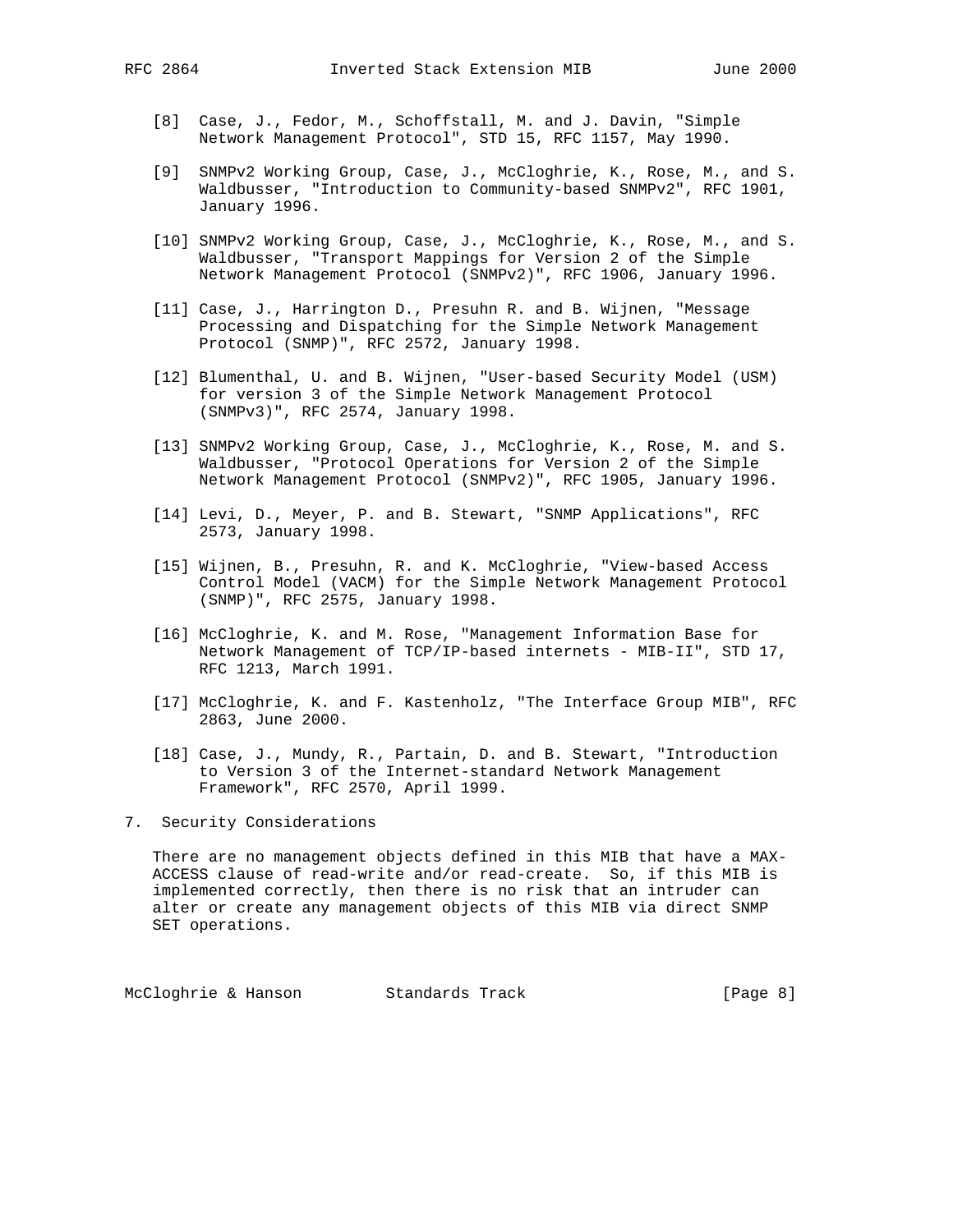SNMPv1 by itself is not a secure environment. Even if the network itself is secure (for example by using IPSec), even then, there is no control as to who on the secure network is allowed to access and GET/SET (read/change/create/delete) the objects in this MIB.

 It is recommended that the implementers consider the security features as provided by the SNMPv3 framework. Specifically, the use of the User-based Security Model RFC 2574 [12] and the View- based Access Control Model RFC 2575 [15] is recommended.

 It is then a customer/user responsibility to ensure that the SNMP entity giving access to an instance of this MIB, is properly configured to give access to the objects only to those principals (users) that have legitimate rights to indeed GET or SET (change/create/delete) them.

8. Authors' Addresses

 Keith McCloghrie Cisco Systems, Inc. 170 West Tasman Drive San Jose, CA 95134-1706

 Phone: 408-526-5260 EMail: kzm@cisco.com

 Gary Hanson ADC Telecommunications 14375 NW Science Park Drive Portland, Oregon, 97229

 Phone: (800)733-5511 x6333 EMail: gary\_hanson@adc.com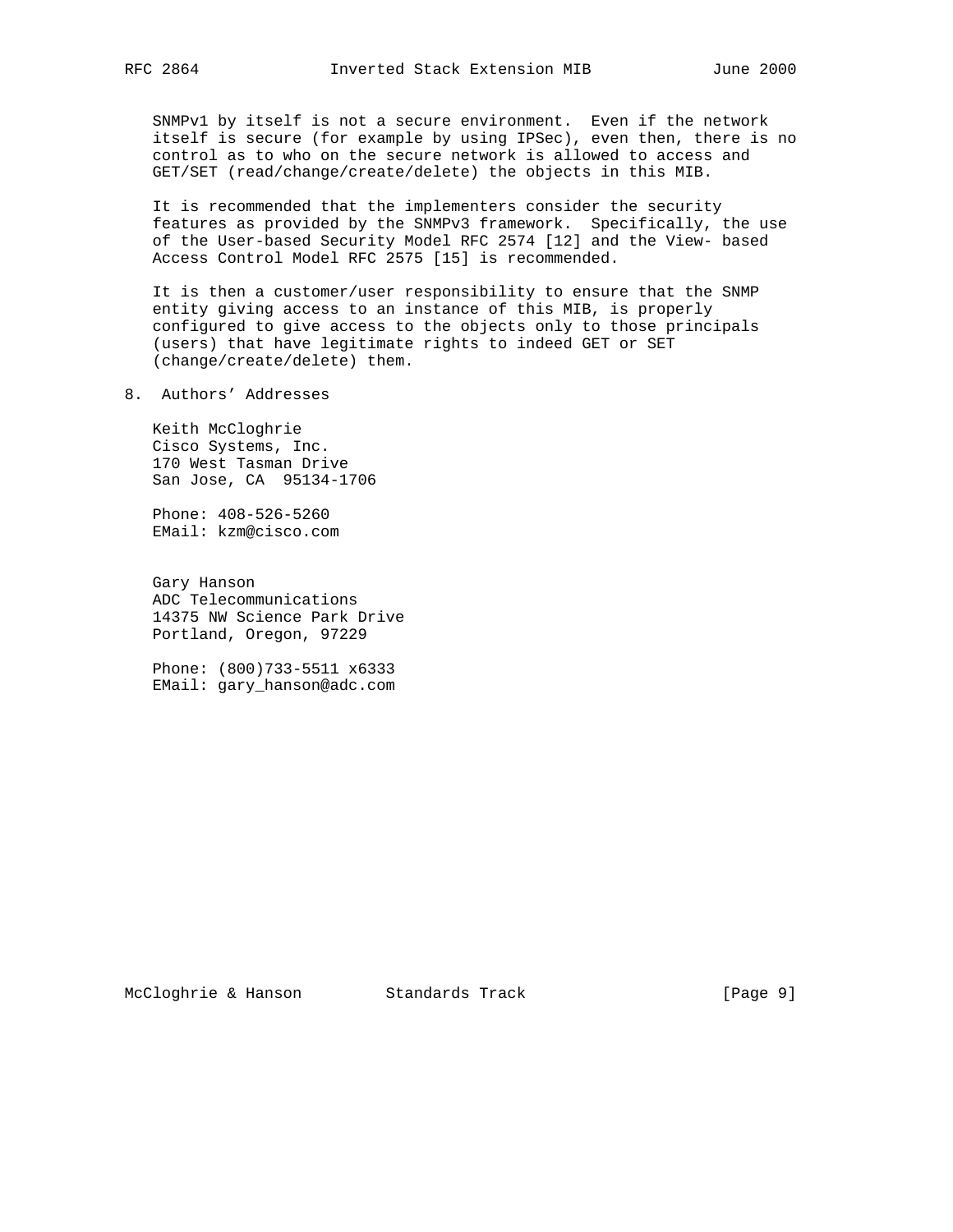## 9. Notice on Intellectual Property

 The IETF takes no position regarding the validity or scope of any intellectual property or other rights that might be claimed to pertain to the implementation or use of the technology described in this document or the extent to which any license under such rights might or might not be available; neither does it represent that it has made any effort to identify any such rights. Information on the IETF's procedures with respect to rights in standards-track and standards-related documentation can be found in BCP-11. Copies of claims of rights made available for publication and any assurances of licenses to be made available, or the result of an attempt made to obtain a general license or permission for the use of such proprietary rights by implementors or users of this specification can be obtained from the IETF Secretariat.

 The IETF invites any interested party to bring to its attention any copyrights, patents or patent applications, or other proprietary rights which may cover technology that may be required to practice this standard. Please address the information to the IETF Executive Director.